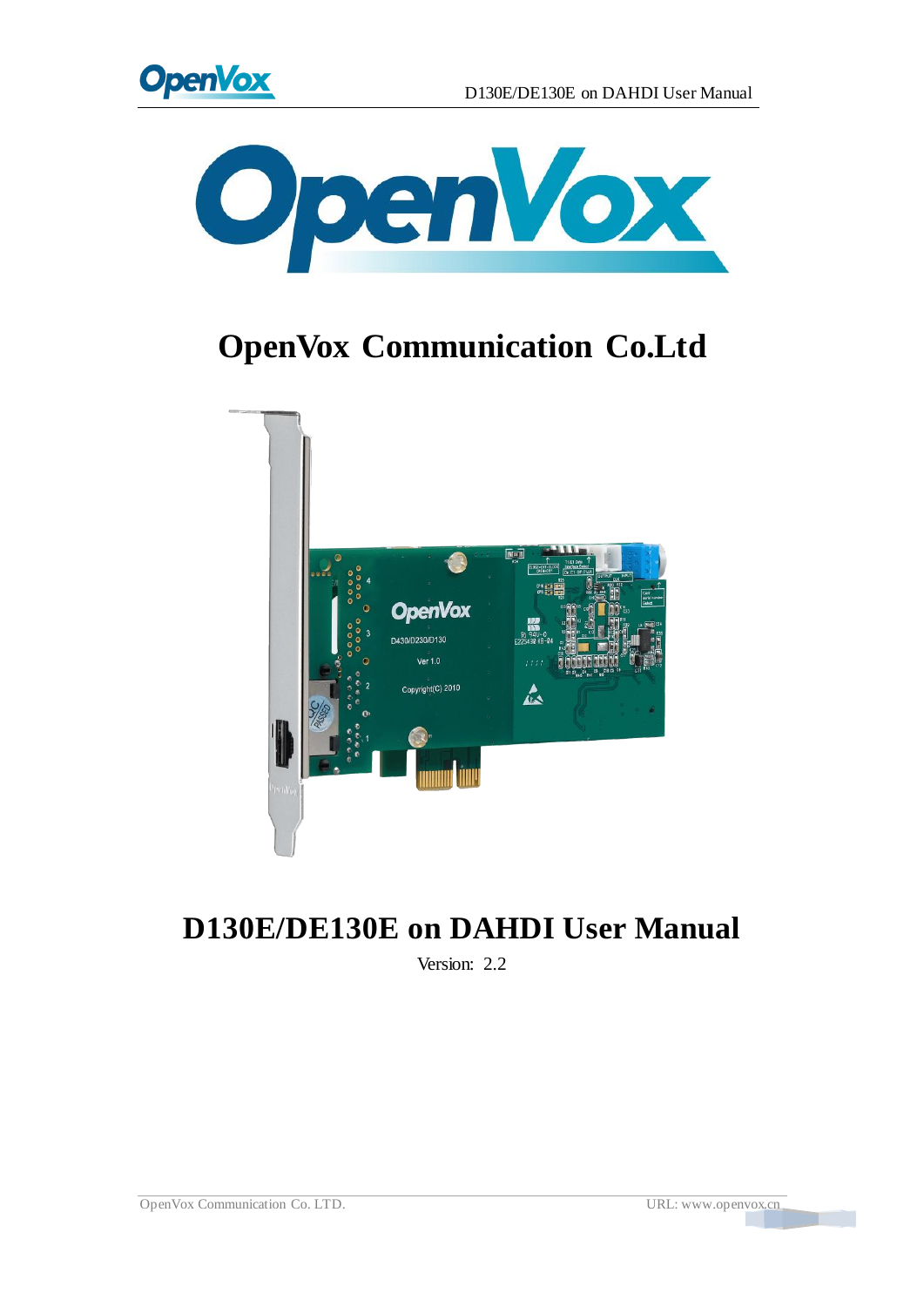



# **OpenVox Communication Co.Ltd**

*Most Advanced Asterisk Cards*

Address: F/3, Building No.127, Jindi Industrial Zone, Shazui Road, Futian District, Shenzhen, Guangdong 518048, China Tel:+86-755-82535461, 82535095, 82535362, Fax:+86-755-83823074 Business Contact: sales@openvox.com.cn Technical Support[: support@openvox.com.cn](mailto:support@openvox.com.cn)

Business Hours: 09:00-18:00(GMT+8) from Monday to Friday URL: www.openvox.cn

*Thank You for Choosing OpenVox Products!*

OpenVox Communication Co. LTD. URL: www.openvox.cn 1

 $\frac{1}{2}$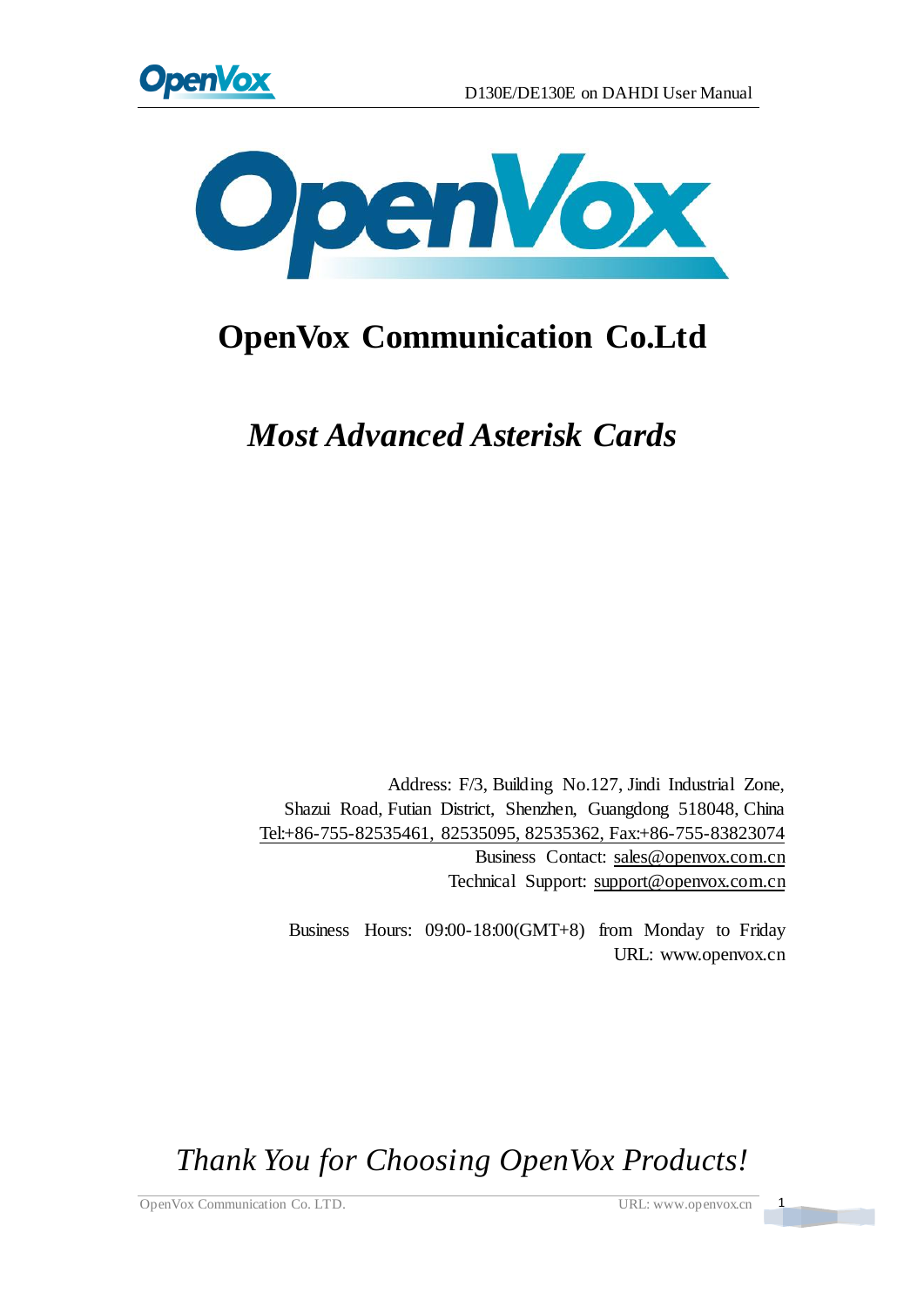

#### **Copyright**

Copyright© 2011 OpenVox Inc. All rights reserved. No part of this document may be reproduced without prior written permission.

#### **Confidentiality**

Information contained herein is of a highly sensitive nature and is confidential and proprietary to OpenVox Inc. No part may be distributed, reproduced or disclosed orally or in written form to any party other than the direct recipients without the express written consent of OpenVox Inc.

#### **Disclaimer**

OpenVox Inc. reserves the right to modify the design, characteristics, and products at any time without notification or obligation and shall not be held liable for any error or damage of any kind resulting from the use of this document.

OpenVox has made every effort to ensure that the information contained in this document is accurate and complete; however, the contents of this document are subject to revision without notice. Contact OpenVox to ensure you have the latest revision of this document.

#### **Trademarks**

All other trademarks mentioned in this document are the property of their respective owners.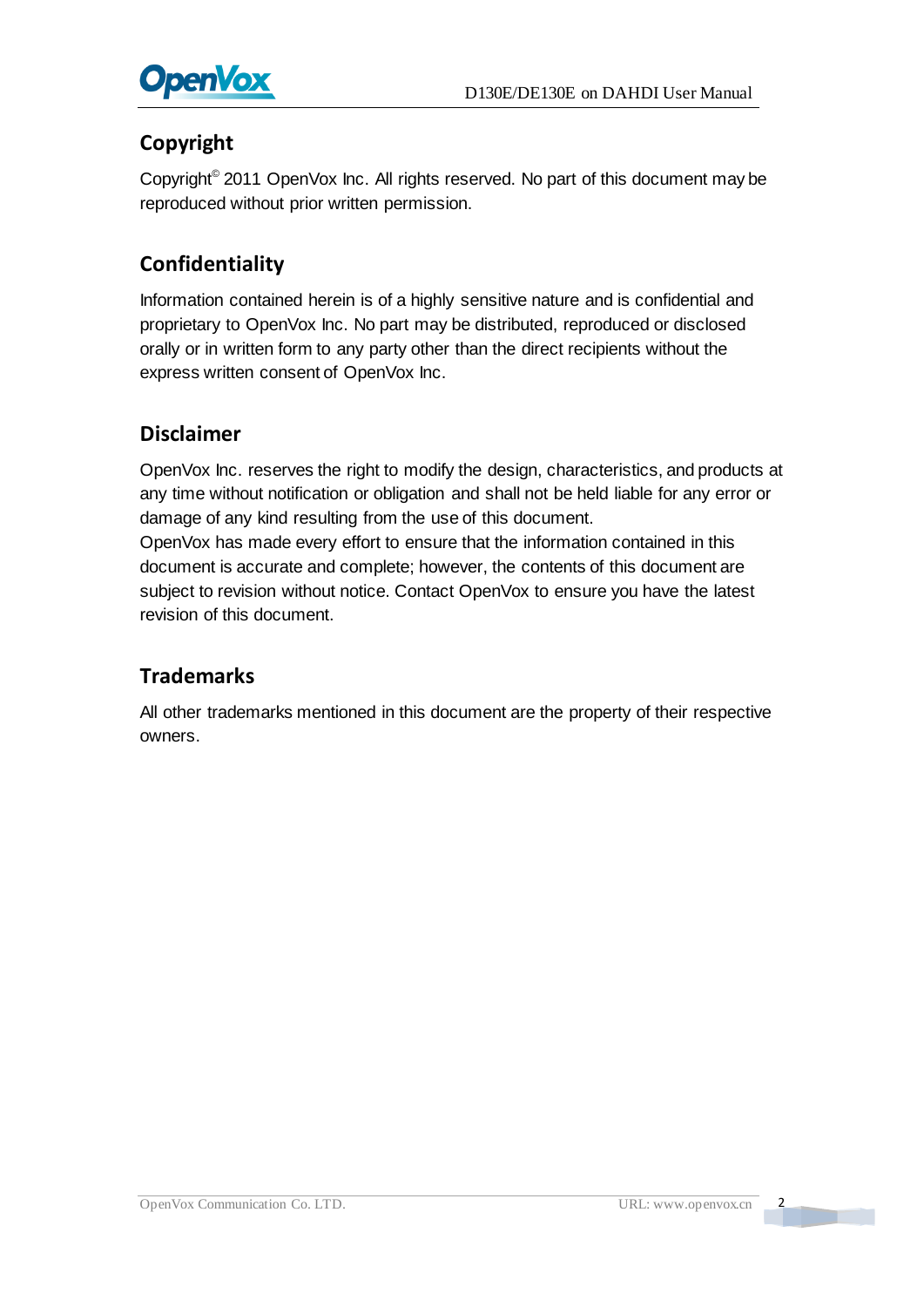

# **Contents**

 $\overline{\phantom{a}}$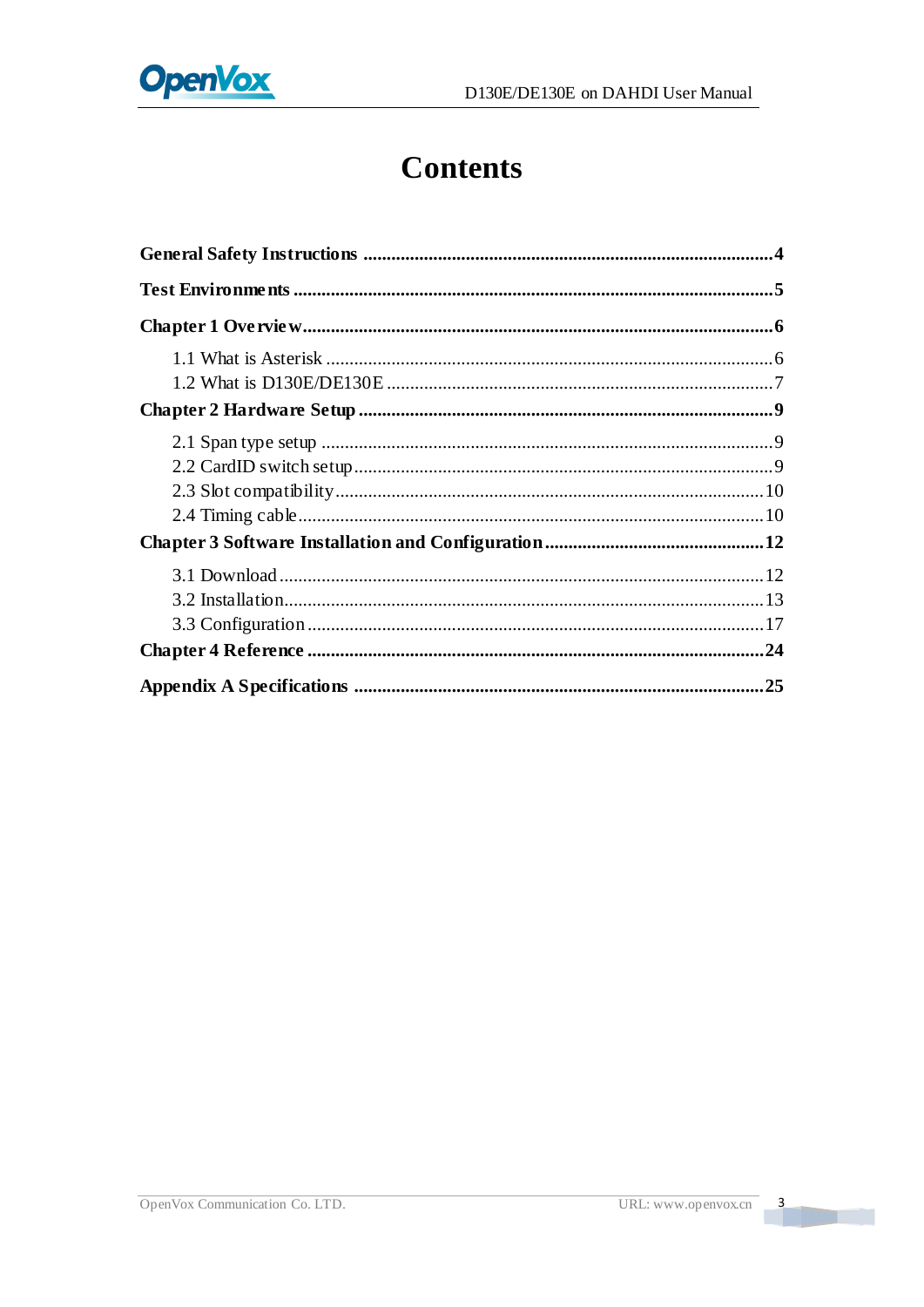

#### <span id="page-4-0"></span>**General Safety Instructions**



- **1.** The computers that have D130E/DE130E card installed must comply with the country's specific safety regulations.
- **2.** Only service personnel should go to install D130E/DE130E card.
- **3.** Before installing D130E/DE130E card, please unplug the power cord and remove the cover from your PC.
- **4.** For avoiding personal injuries and damages to your machine and D130E/DE130E card, make sure bracket of the card is secured to the PC's chassis ground by fastening the card with a screw.
- **5.** Electrical Surges, ESD are very destructive to the equipment. To avoid it, make sure there is a low impedance discharge path from your computer to chassis ground.
- <span id="page-4-1"></span>**6.** To reduce the risk of damage or injury, please follow all steps or procedures as instructed.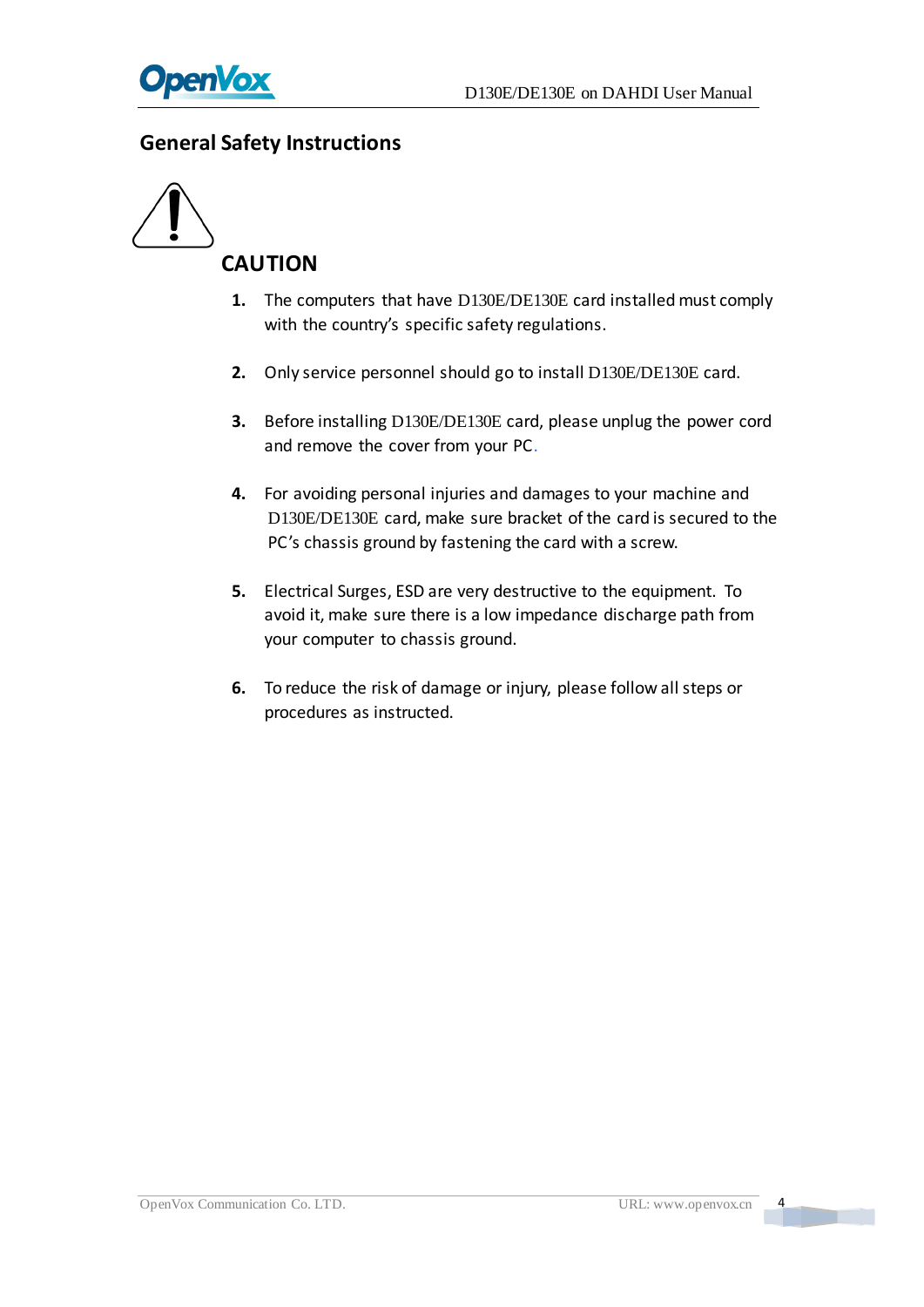

# **Test Environments**

CentOS-5.5

Kernel version: 2.6.18-194. el5

DAHDI: dahdi-linux-complete-current

Asterisk: asterisk-1.8.5.0

Libpri:libpri-1.4.11.5

Hardware: OpenVox DE130E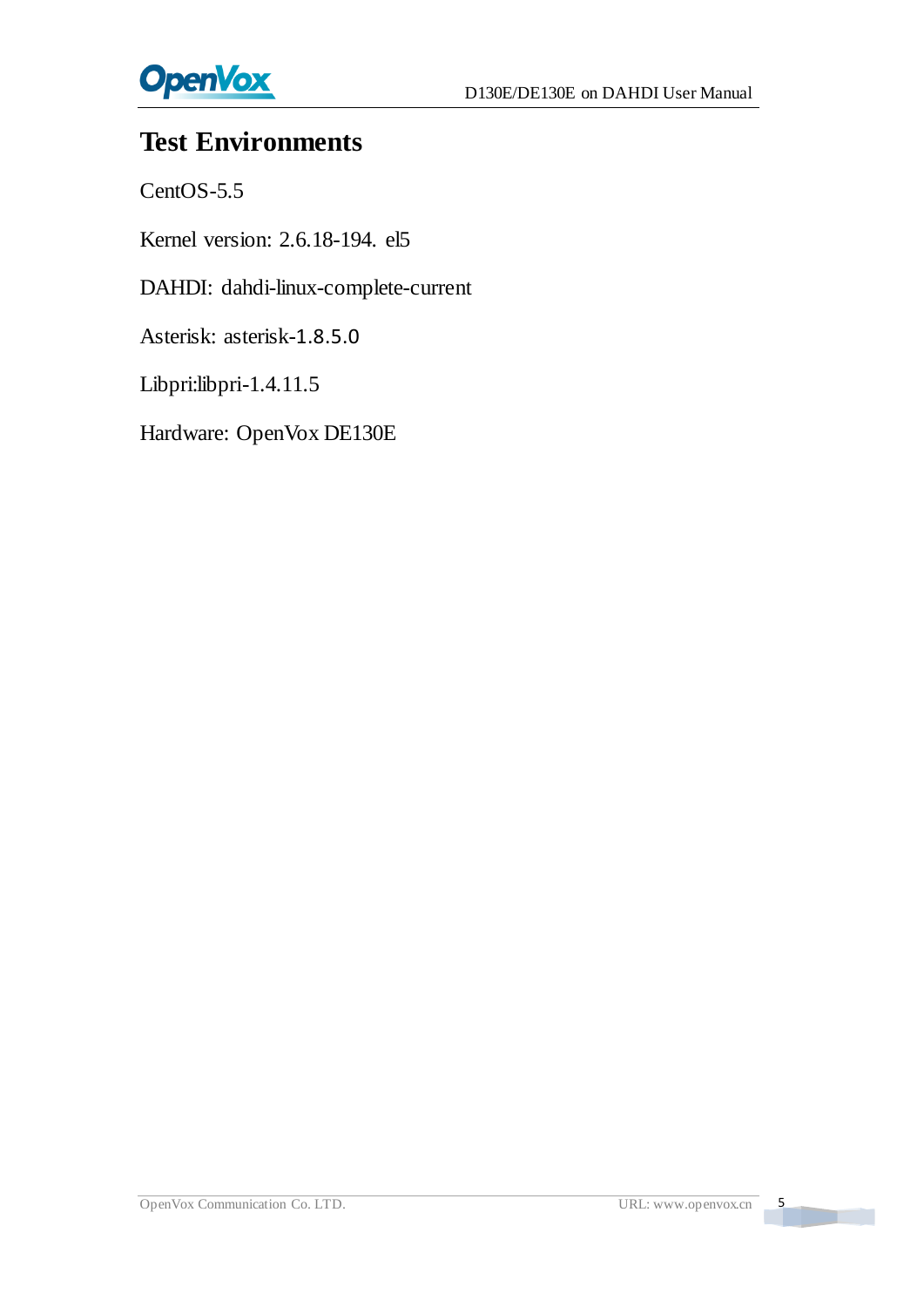# <span id="page-6-0"></span>**Chapter 1 Overview**

### <span id="page-6-1"></span>**1.1 What is Asterisk**

The Definition of Asterisk is described as follows:

Asterisk is a complete PBX in software. It runs on Linux, BSD, Windows (emulated) and provides all of the features you would expect from a PBX and more. Asterisk does voice over IP in four protocols, and can interoperate with almost all standard-based telephony equipment using relatively cost-effective hardware. Asterisk provides Voicemail services with Directory, Call Conferencing, Interactive Voice Response, Call Queuing. It supports for three-way calling, caller ID services, ADSI, IAX, SIP, H323 (as both client and gateway), MGCP (call manager only) and SCCP/Skinny (voip-info.org).



#### **Figure 1 Topology**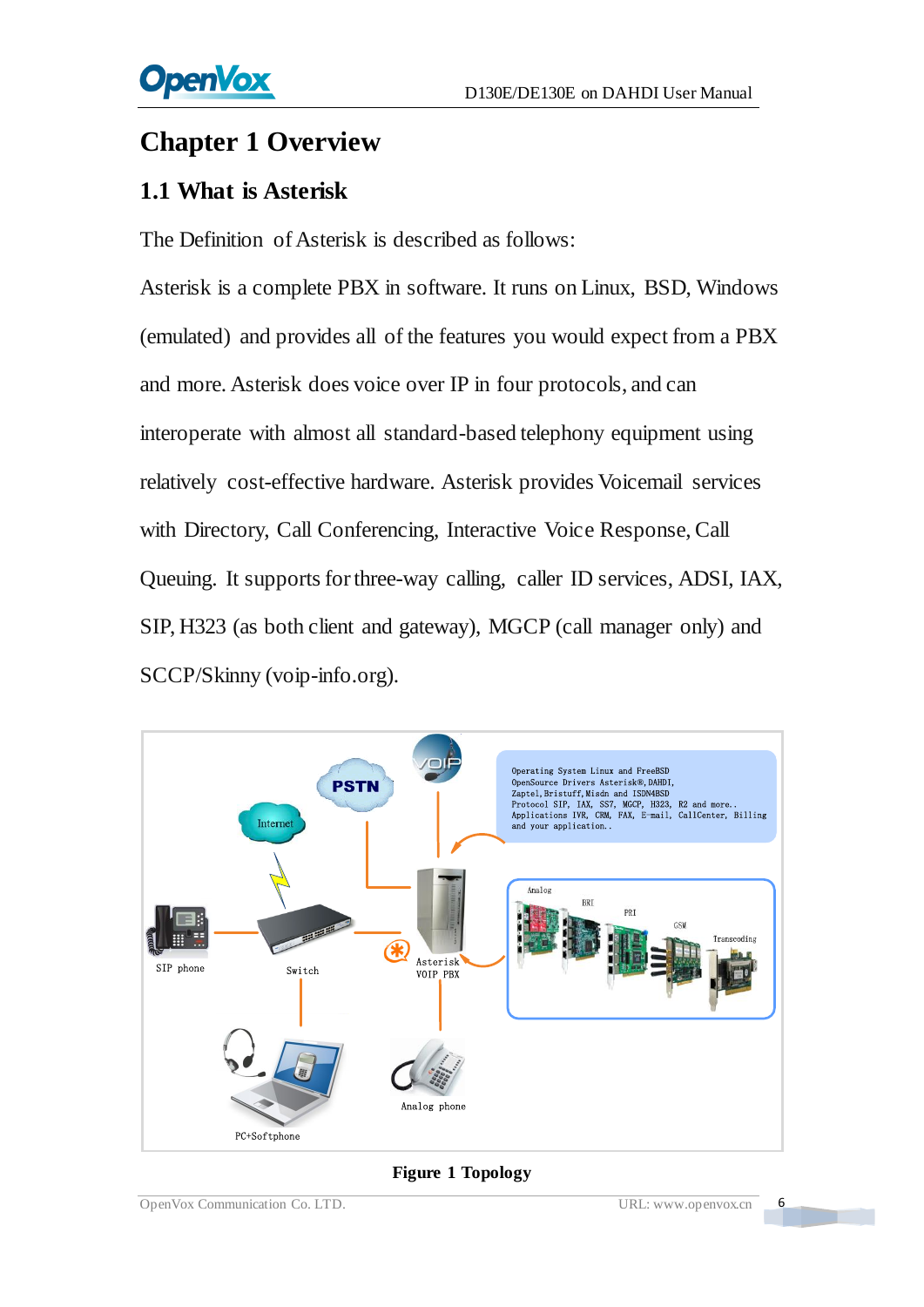#### <span id="page-7-0"></span>**1.2 What is D130E/DE130E**

The D130E/DE130E is an upgrade product of the D115E. It supports T1, E1, and J1 environments and is selectable on a per-card or per-port basis. D130E/DE130E is supposed to be the most advanced single port  $T1/E1/J1$  asterisk<sup>®</sup> card with superior quality in the open source community. The leading innovation ensures users to adjust the interrupts frequency to reduce the CPU load up to 70% and adjust the interrupt number to avoid interrupt number sharing or conflict. DE130E offers an on-board Octasic® DSP-based echo cancellation module. It supports T1, E1, and J1 environments and is selectable on a per-card or per-port basis. The Octasic® DSP-based EC module enables users to eliminate echo tails up to 128ms or 1024 taps across all 32 channels in E1 mode or 24 channels in T1/J1 modes. Further, this module takes advantage of the Octasic® Voice Quality Enhancement to provide superior sound quality on all calls.

D130E/DE130E supports industry standard telephony and data protocols, including Primary Rate ISDN (both N. American and Standard Euro) protocol families for voice, PPP, Cisco, HDLC, and Frame Relay data modes. Both line-side and trunk-side interfaces are supported. D130E/DE130E works with Asterisk<sup>®</sup>, Elastix<sup>®</sup>, FreeSWITCH<sup>™</sup>, PBX in a Flash, trixbox<sup>®</sup>, Yate<sup>™</sup> and IPPBX/IVR projects as well as other Open

 $\overline{z}$ 

a barat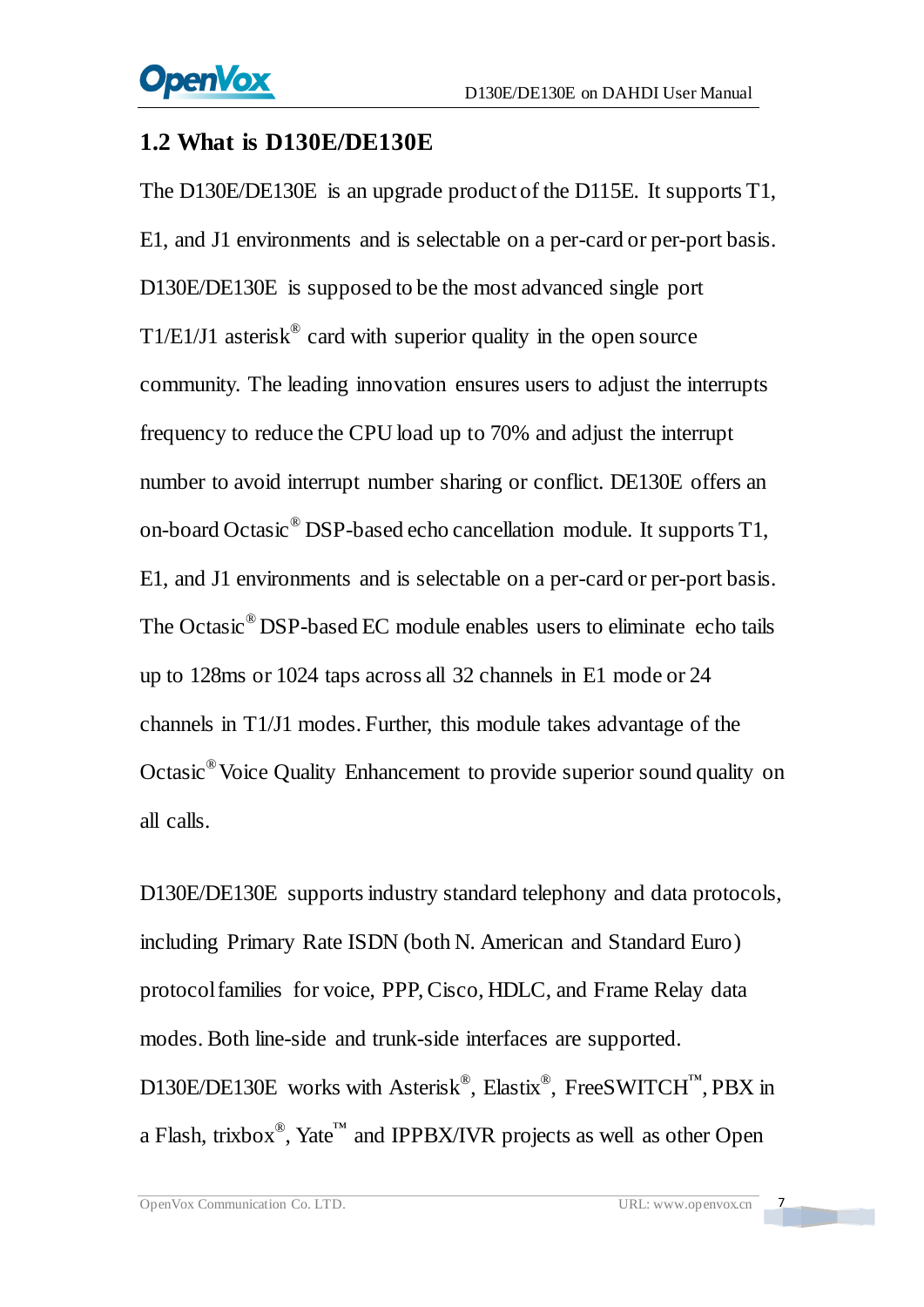

Source and proprietary PBX, Switch, IVR, and VoIP gateway applications.

RoHS compliant Certificates: CE and FCC

#### **Target Applications**

- Voice-over Internet Protocol(VoIP) Services
- $\triangleright$  Complex IVR Trees
- > "Meet-Me" Bridge Conferencing
- Calling Card Platforms
- $\triangleright$  VoIP Gateways (support SIP, H.323, and IAX)
- **E** Legacy PBX/IVR Services
- $\triangleright$  Voice/Data Router (replace expensive routers)
- PRI/Switch Compatibility-Network or CPE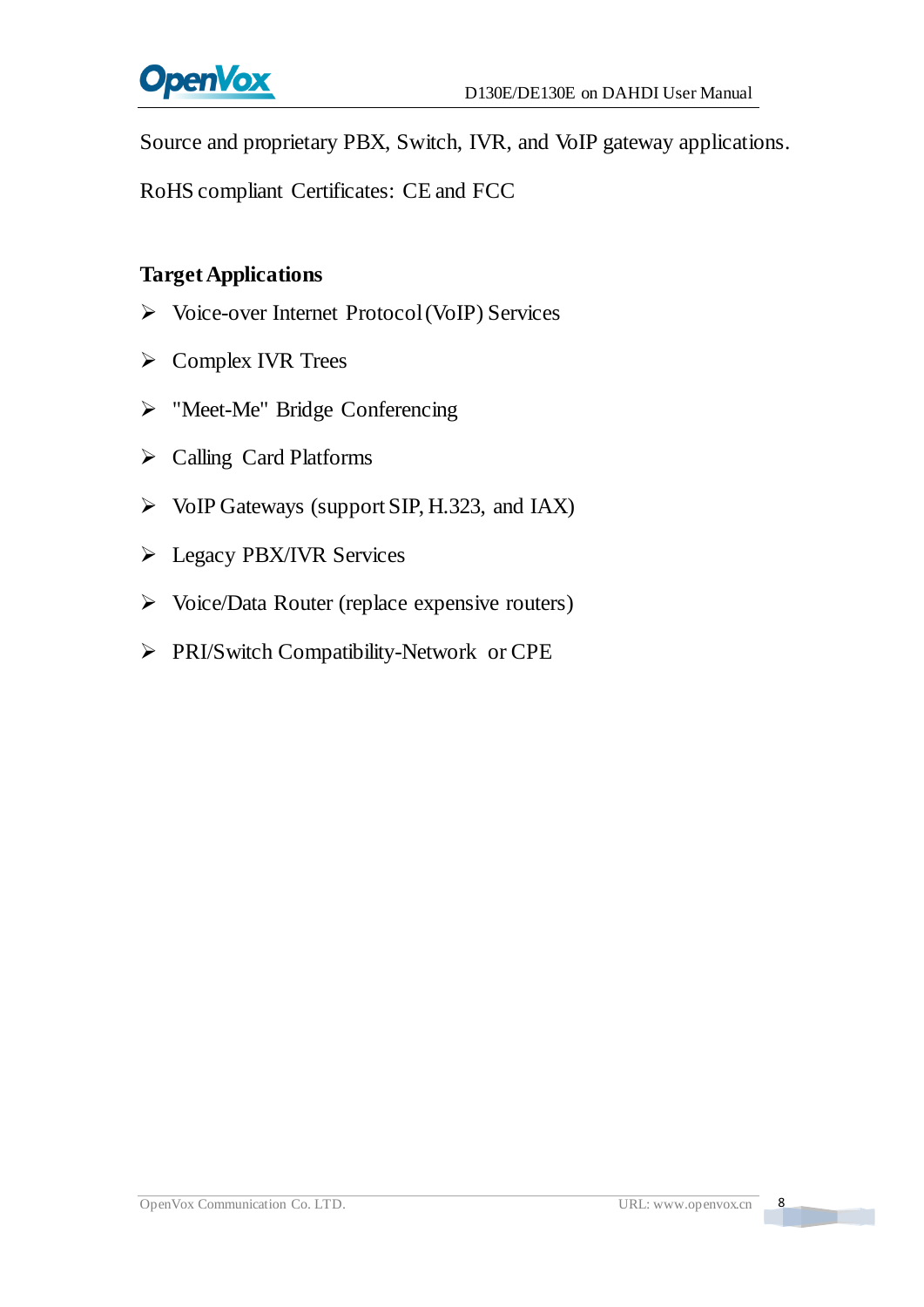

# <span id="page-9-0"></span>**Chapter 2 Hardware Setup**

There are some points that should be paid attention to when setting up D130E/DE130E.

### <span id="page-9-1"></span>**2.1 Span type setup**

Each DIP switch controls one span configuration for E1 or T1.Setting DIP1 to ON means SPAN1 will be E1. Setting DIP1 to OFF means SPAN1 will be T1.The example sets Span to E1.

### <span id="page-9-2"></span>**2.2 CardID switch setup**

If want to install more than one card of D130E/DE130E in a PC, you should take care of the card ID switch. There are two pieces of rules you must obey:

- $\triangleright$  The first Card must be set to 0, which is a card that will be initialized (i.e. installing driver) firstly when the system boot up. And the second should be set to 1, and so forth.
- $\triangleright$  At most cases, Linux will initialize PCI devices according to their slot order. The slot nearest to the CPU will be initialized firstly and the far end slot will be initialized at last. That is to say, the card which is nearest to the CPU ID should be set to 0 if there is more than one D130E/DE130E on your machine.

 $\overline{9}$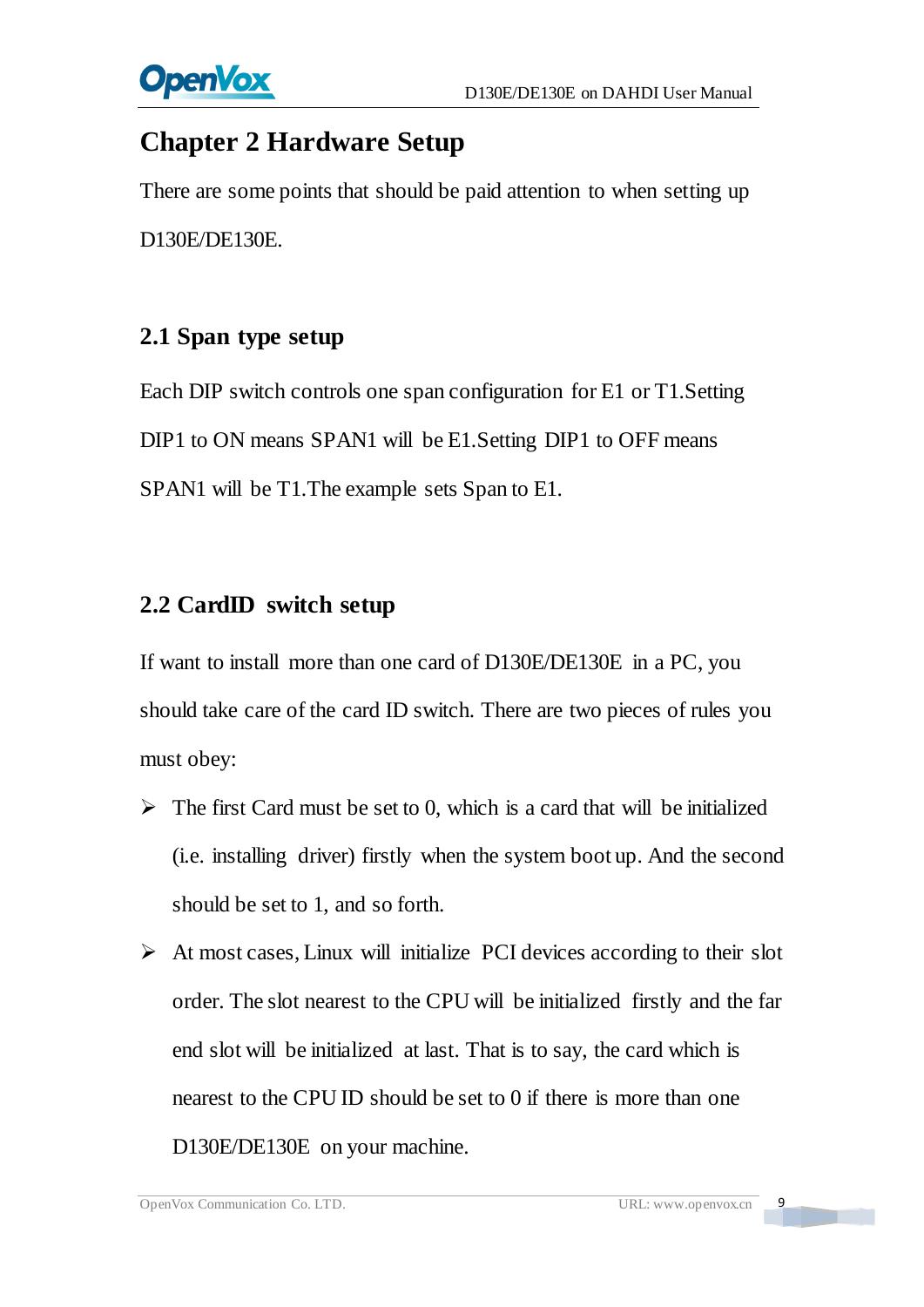

### <span id="page-10-0"></span>**2.3 Slot compatibility**

D130E is compatible with PCI-E  $\times$ 1 (slot 1) and  $\times$ 2,  $\times$ 4,  $\times$ 8,  $\times$ 16 slot except PCI slot; you should confirm your slot type and insert D130E into any type of PCI-E slot as previously described.



**Figure 2 PCI-E and PCI slot**

# <span id="page-10-1"></span>**2.4 Timing cable**

If you have just one card in the system, all channels on that card have already run under the same clock source, so timing cable is unnecessary. But if there are more than one card, using timing cable has some advantages. Before using the clock line, each card works on its own clock, therefore precision of the clock is limited; each card will send /receive voice data at different speeds. In voice usage, this small issue can be omitted, but in data communication such as Fax/Modem, it will cause big problems. Data loss will cause communication broken or fax broken.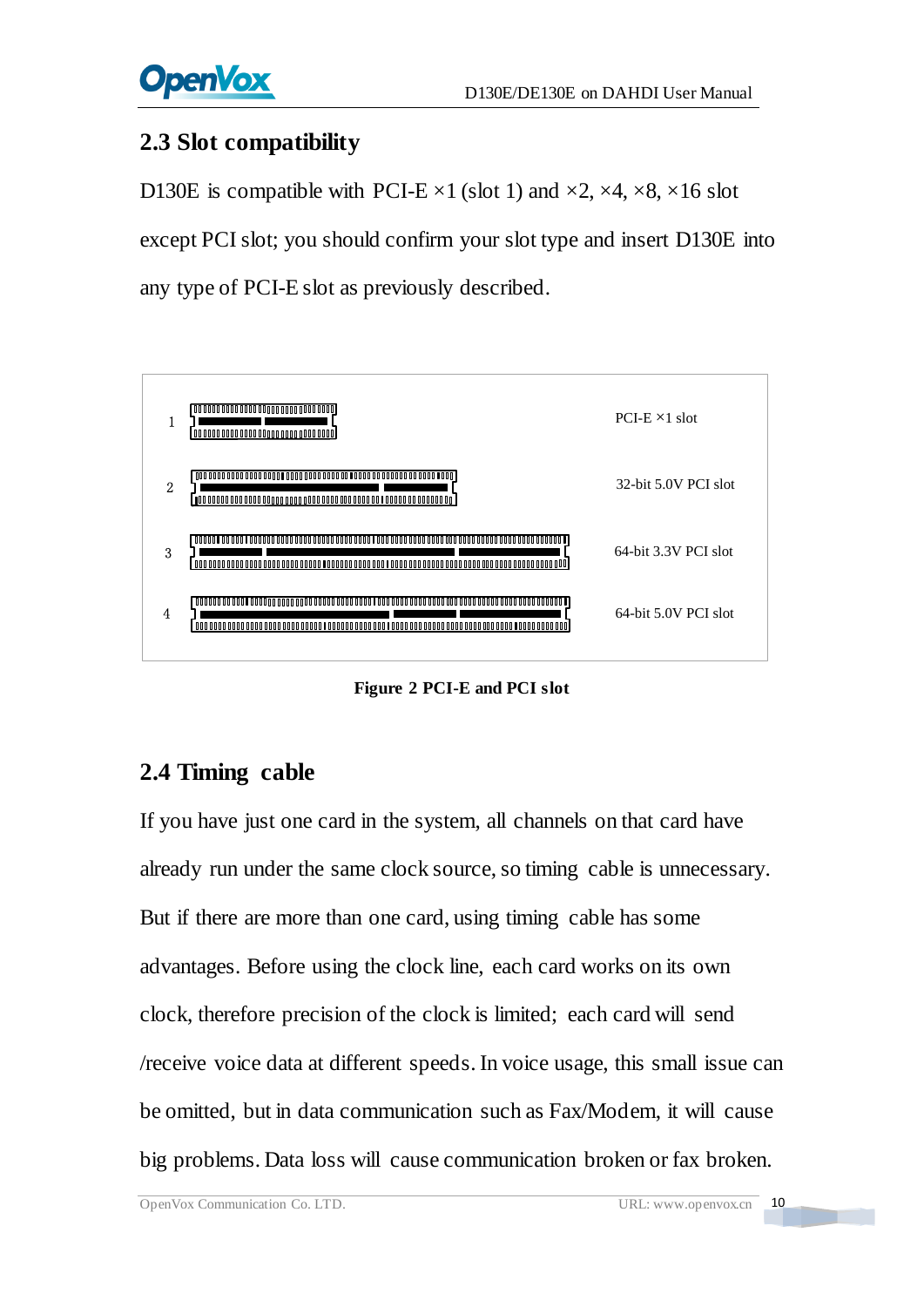

Timing cable will force all cards to work at the same clock source, send data at the same speed, as a result no data will lost.

If you found J914 (input) and J915 (output) interfaces on the card, it

means the card supports clock line, for details, please refer to **[HERE](http://bbs.openvox.cn/viewthread.php?tid=874&extra=page%3D1)**.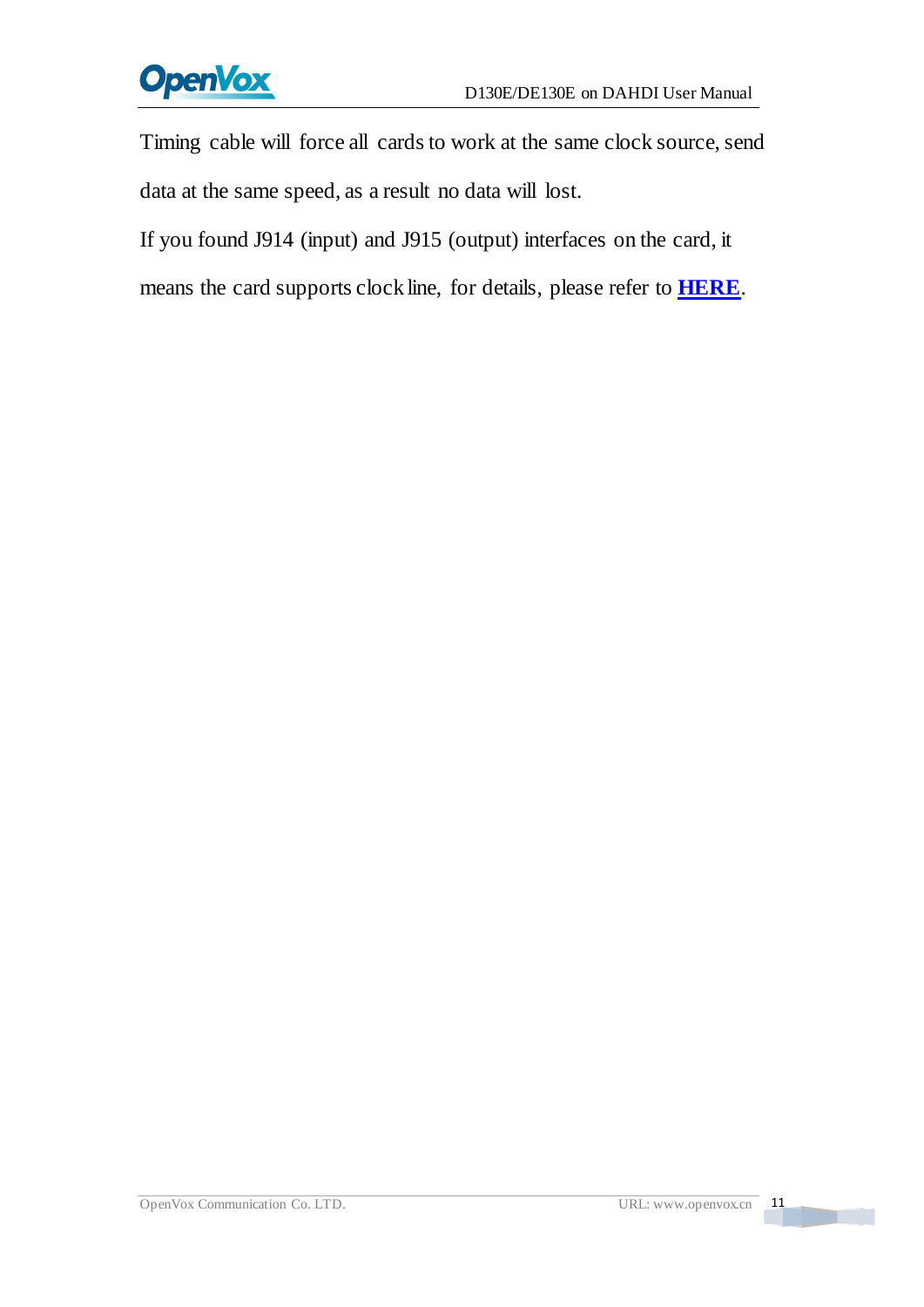

# <span id="page-12-0"></span>**Chapter 3 Software Installation and Configuration**

D130E/DE130E supports DAHDI software driver on Linux. To make full use of D130E, you should download, compile, install and configure Libpri、DAHDI and Asterisk.

### <span id="page-12-1"></span>**3.1 Download**

DAHDI software packages are available on OpenVox official website or Digium. Some patches should be added while the driver source is from Digium, therefore, it is recommended that downloading the DAHDI driver package from OpenVox official website.

Gain DAHDI source package from OpenVox:

*[http://downloads.openvox.cn/pub/drivers/dahdi-linux-complete/openvox\\_](http://downloads.openvox.cn/pub/drivers/dahdi-linux-complete/openvox_dahdi-linux-complete-current.tar.gz) [dahdi-linux-complete-current.tar.gz](http://downloads.openvox.cn/pub/drivers/dahdi-linux-complete/openvox_dahdi-linux-complete-current.tar.gz)*

Get asterisk software package from Digium official website:

*[http://downloads.asterisk.org/pub/telephony/asterisk/releases/asterisk-1.8](http://downloads.asterisk.org/pub/telephony/asterisk/releases/asterisk-1.8.5.0.tar.gz)*

*[.5.0.tar.gz](http://downloads.asterisk.org/pub/telephony/asterisk/releases/asterisk-1.8.5.0.tar.gz)*

Get libpri software package from Digium official website:

*[http://downloads.asterisk.org/pub/telephony/libpri/releases/libpri-1.4.11.](http://downloads.asterisk.org/pub/telephony/libpri/releases/libpri-1.4.11.5.tar.gz) [5.tar.gz](http://downloads.asterisk.org/pub/telephony/libpri/releases/libpri-1.4.11.5.tar.gz)*

Execute the following commands under the directory of /usr/src/ in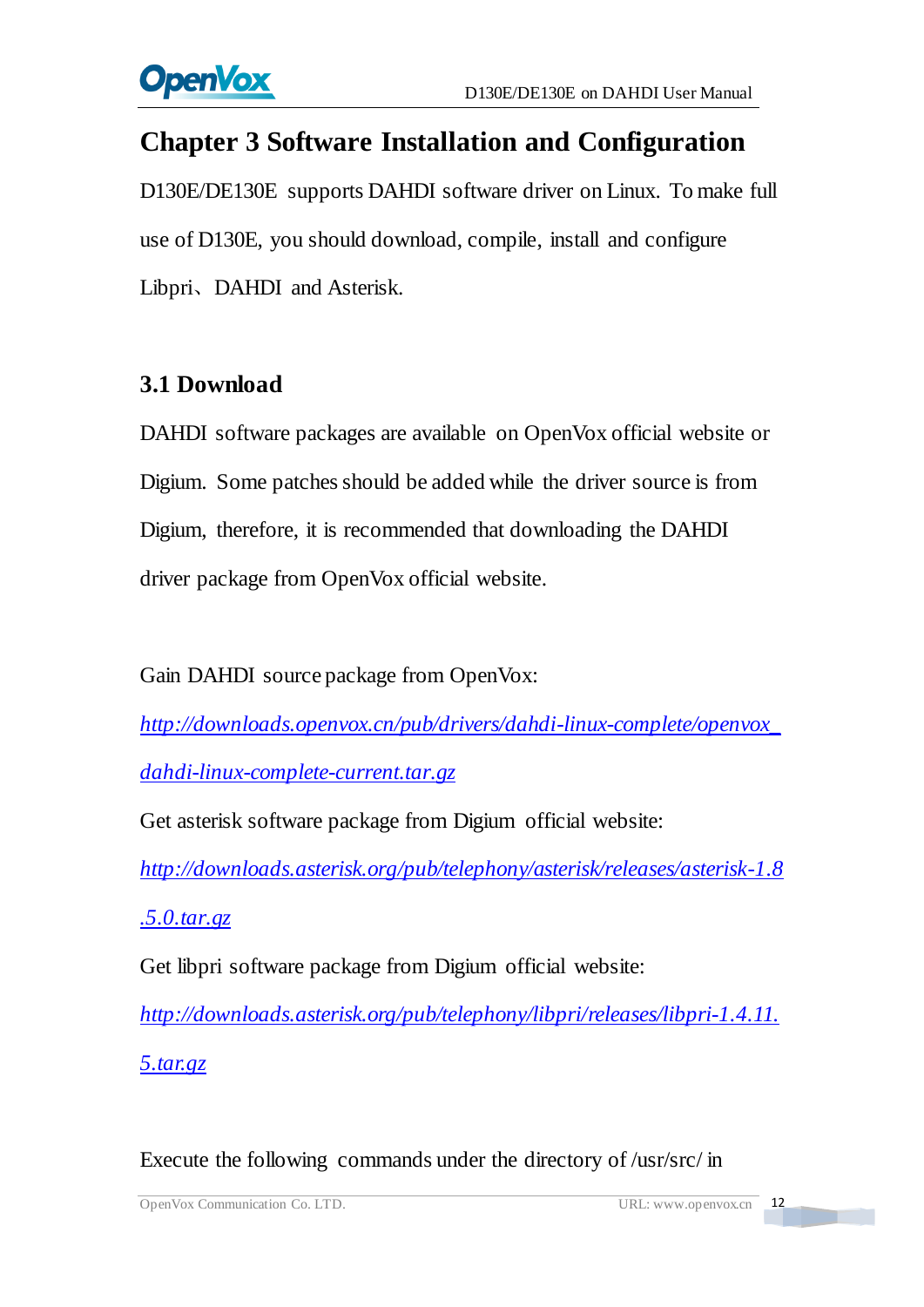# **OpenVox**

general, the former two below are used for downloading these two packages and the later two are for unzipping them.

**#\_wget[\\_http://downloads.openvox.cn/pub/drivers/da](http://downloads.openvox.cn/pub/drivers/dahdi-linux-complete/openvox_dahdi-linux-complete-current.tar.gz) [hdi-linux-complete/openvox\\_dahdi-linux-complete-c](http://downloads.openvox.cn/pub/drivers/dahdi-linux-complete/openvox_dahdi-linux-complete-current.tar.gz) [urrent.tar.gz](http://downloads.openvox.cn/pub/drivers/dahdi-linux-complete/openvox_dahdi-linux-complete-current.tar.gz)**

**#\_wget[\\_http://downloads.asterisk.org/pub/telephon](http://downloads.asterisk.org/pub/telephony/asterisk/releases/) [y/asterisk/releases/a](http://downloads.asterisk.org/pub/telephony/asterisk/releases/)sterisk-1.8.5.0.tar.gz**

**#\_wget[\\_http://downloads.asterisk.org/pub/telephon](http://downloads.asterisk.org/pub/telephony/libpri/releases/libpri-1.4.11.5.tar.gz)**

**[y/libpri/releases/libpri-1.4.11.5.tar.gzt](http://downloads.asterisk.org/pub/telephony/libpri/releases/libpri-1.4.11.5.tar.gz)ibpri-1.**

**#\_tar\_-xvzf\_openvox\_dahdi-linux-complete-current. tar.gz**

**# tar –xvzf asterisk-1.8.5.0.tar.gz**

**# tar –zxvf libpri-1.4.11.5tar.gz**

# <span id="page-13-0"></span>**3.2 Installation**

#### **1. Hardware detection**

#### **# lspci –vvvv**

Check the outcome and confirm your system has recognized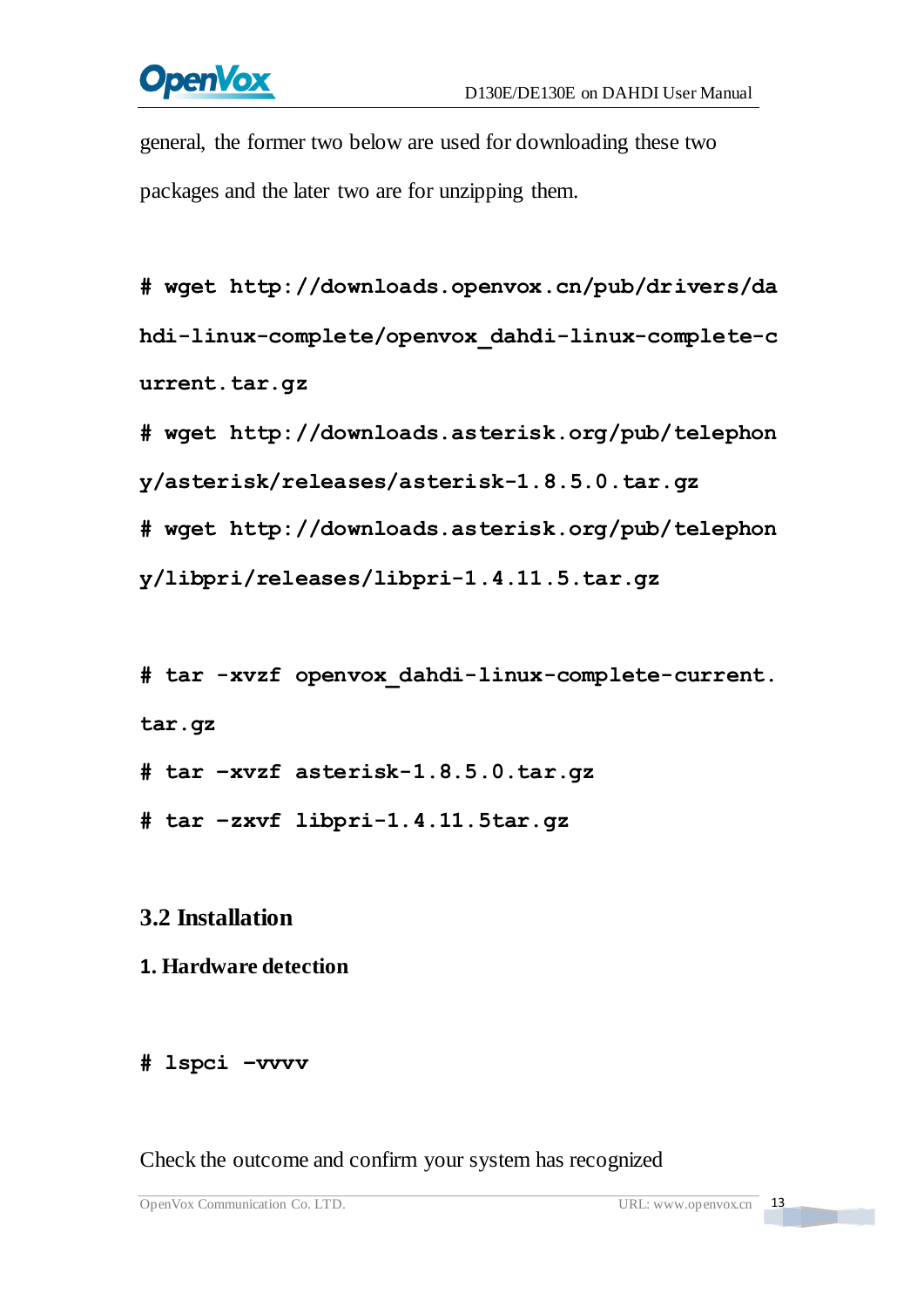

D130E/DE130E. If it has been recognized, communication controller will

be displayed in the output information like that:

```
20:00.0 Class ff00: Unknown device 1b74:d130 (rev 01) Subsystem: Unknown device 0005:0000 Control: I/O+ Mem+ BusMaster+ SpecCycle- MemWINV+ VGASnoop- ParErr+ Stepping- SERR+ FastB2B- Status: Cap- 66MHz- UDF- FastB2B- ParErr- DEVSEL=slow >TAbort- <TAbort- <MAbort- >SERR- <PERR- Latency: 64 Interrupt: pin A routed to IRQ 16 Region 0: Memory at 91c00000 (32-bit, non-prefetchable)
[size=32K]
```
#### **Figure 3 Hardware detection**

If DE130E is not recognized by the system, you have to power off and take out the card, then try to insert it into other PCI-E slot.

#### **2. Software installation**

Some dependencies are crucial. If any of them is absent, the software installation process would not go through successfully. Let's run **"**yum install XX**"** (XX stands for the dependency's name) to check the availability of dependencies.

- **# yum install bison**
- **# yum install bison-devel**
- **# yum install ncurses**
- **# yum install ncurses-devel**

14

<u> Tanzania de la pro</u>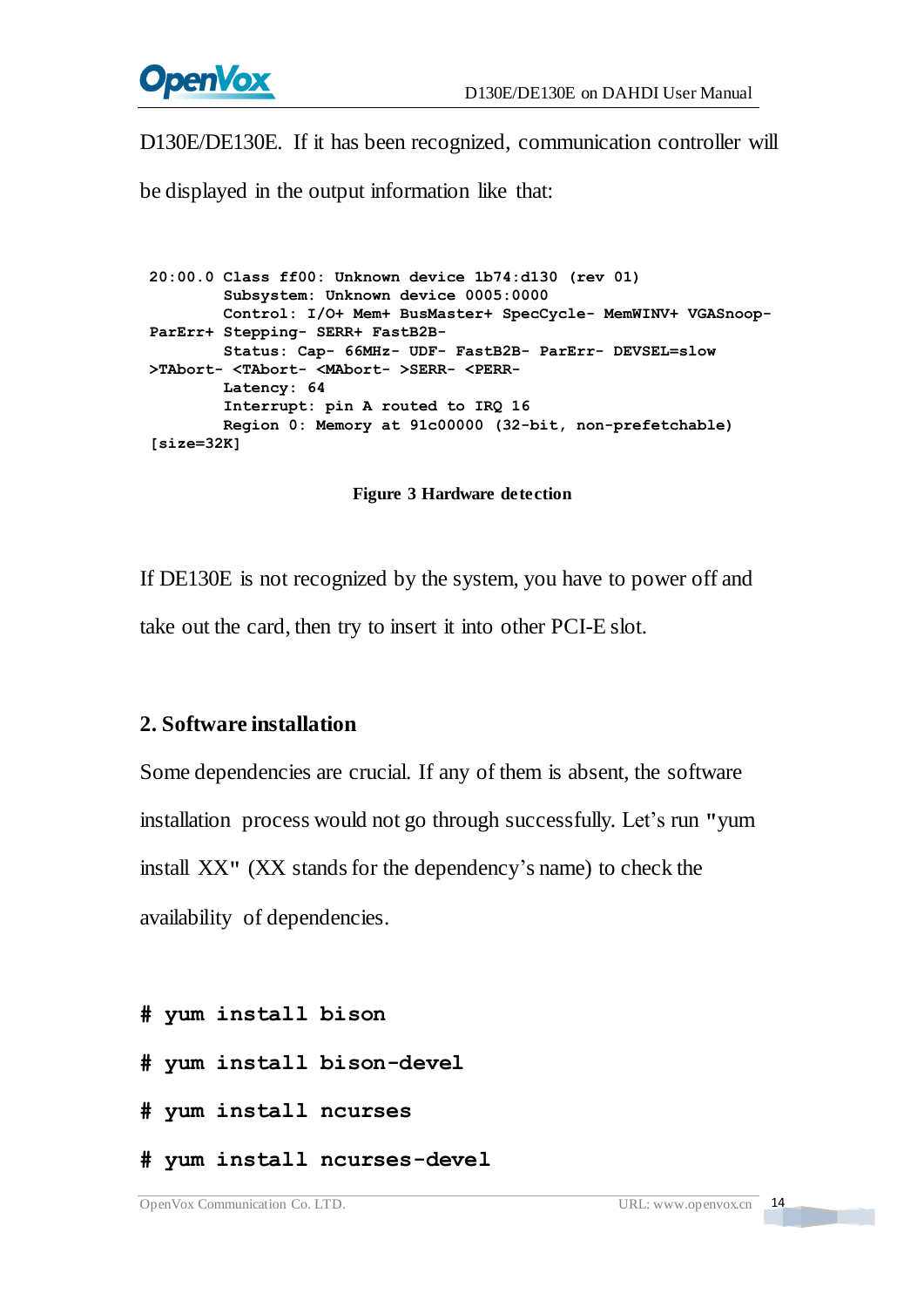# **OpenVox**

- **# yum install zlib**
- **# yum install zlib-devel**
- **# yum install openssl**
- **# yum install openssl-devel**
- **# yum install gnutls-devel**
- **# yum install gcc**
- **# yum install gcc-c++**
- **# yum install libxml2**
- **# yum install libxml2-devel**



```
# yum install kernel-devel-`uname –r`
```
While if there is no matched kernel-devel found, you should download matched RPM package to install it, or execute the following command to update to the latest and stable kernel version:

#### **# yum install kernel kernel-devel**

After installed, please reboot your machine to apply the new kernel and install the dependencies. If the dependency has been installed, system indicates that nothing to do which means you could go to next one directly. Otherwise, the system will keep on installing it.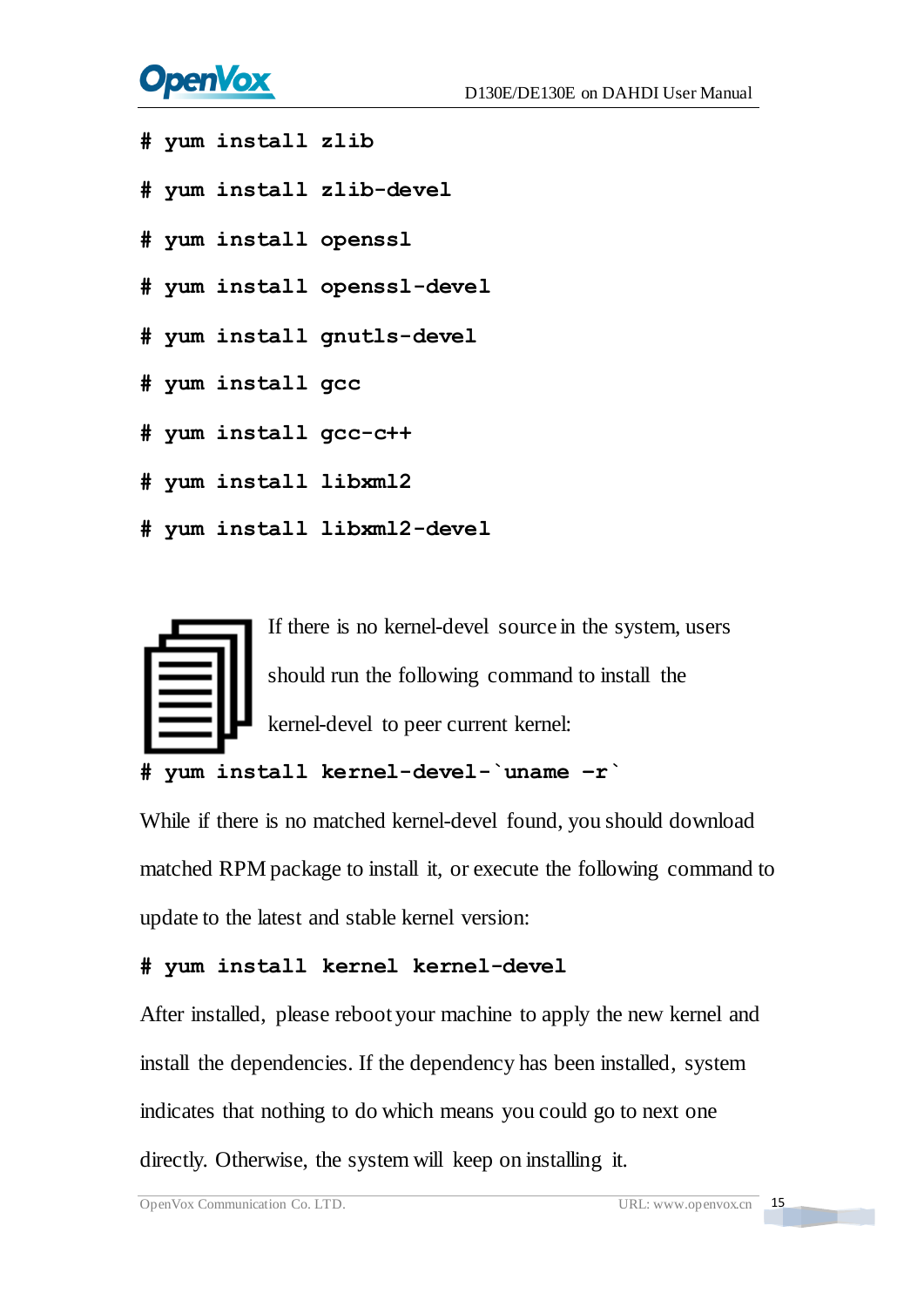

Among libpri, DAHDI and Asterisk, let's install libpri firstly, please execute those commands under the directory of /usr/src/ in generally:

```
# cd libpri-XX
```
**# make**

**# make install** 

Then change to the directory of dahdi-linux-complete-XX (XX represents DAHDI version), then perform commands one by one to install DAHDI.

```
# cd /usr/src/dahdi-linux-complete-XX
```
**# make**

```
# make install
```

```
# make config
```
**Caution:** If there is something wrong after **"**make**"**, please refer to **[HERE](http://bbs.openvox.cn/viewthread.php?tid=1557&extra=page%3D1)**. In the url link, the moderator introduces you a method how to patch. After patching,

save your changes and exit. Then run **"**make**"** again, if successfully done, it is time for you to install asterisk.

Please operate those commands to install asterisk.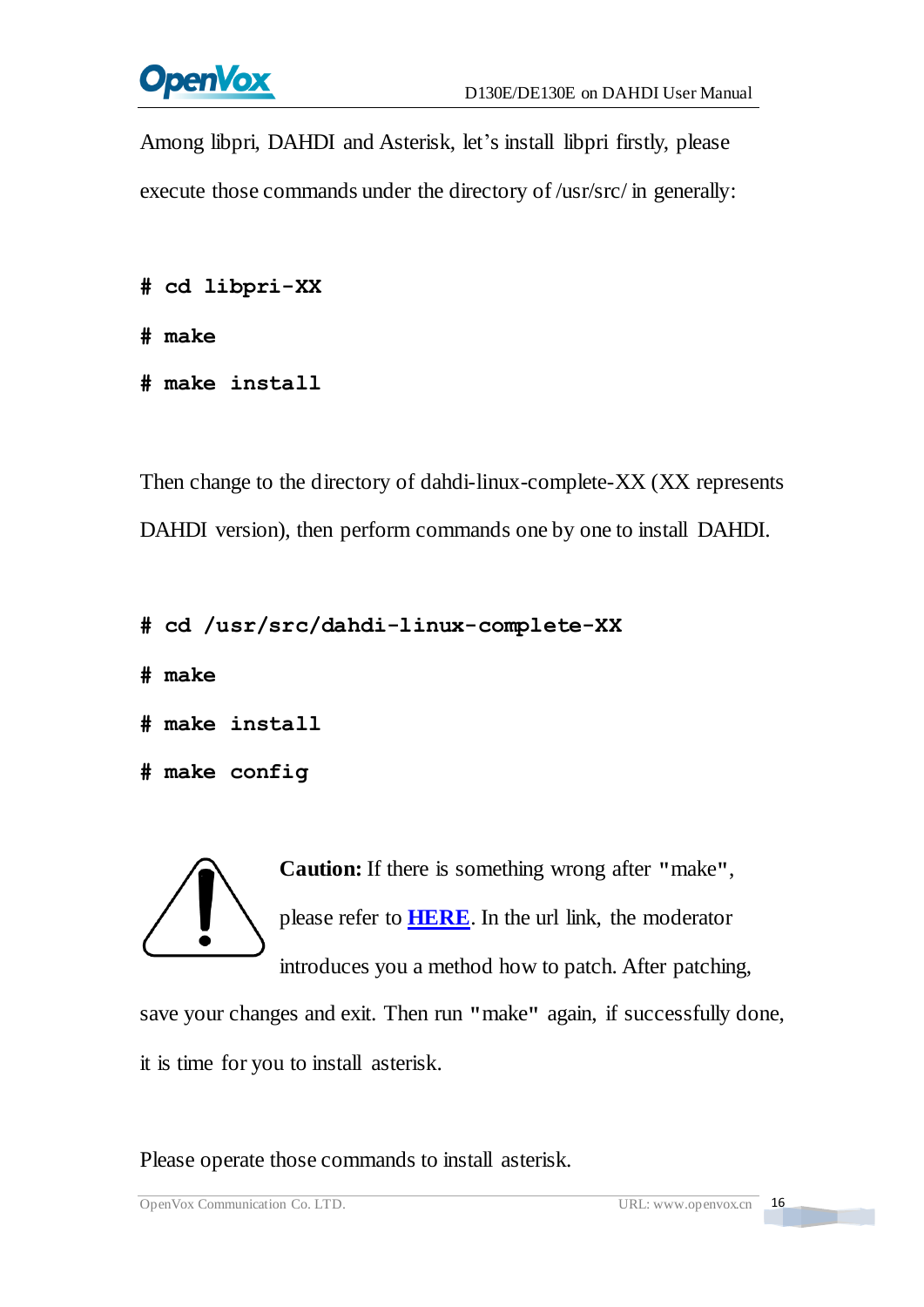

- **# cd asterisk-1.8.5.0**
- **# ./configure**
- **# make**
- **# make install**
- **# make samples**



**"**make samples**"** will install the standard

sample [configuration](http://www.voip-info.org/wiki/view/Asterisk+config+files) file in the directory /etc/asterisk. As a freshman, you should perform make samples, that is to say,

it is unnecessary to perform make samples every time. Because once performed, it will cover the old sample configuration files you have installed.

### <span id="page-17-0"></span>**3.3 Configuration**

#### **1. Driver loading**

After compiling and installing DAHDI and asterisk, please load the driver by running:

- **# modprobe dahdi**
- **# modprobe opvxd115**
- **# dahdi\_genconf**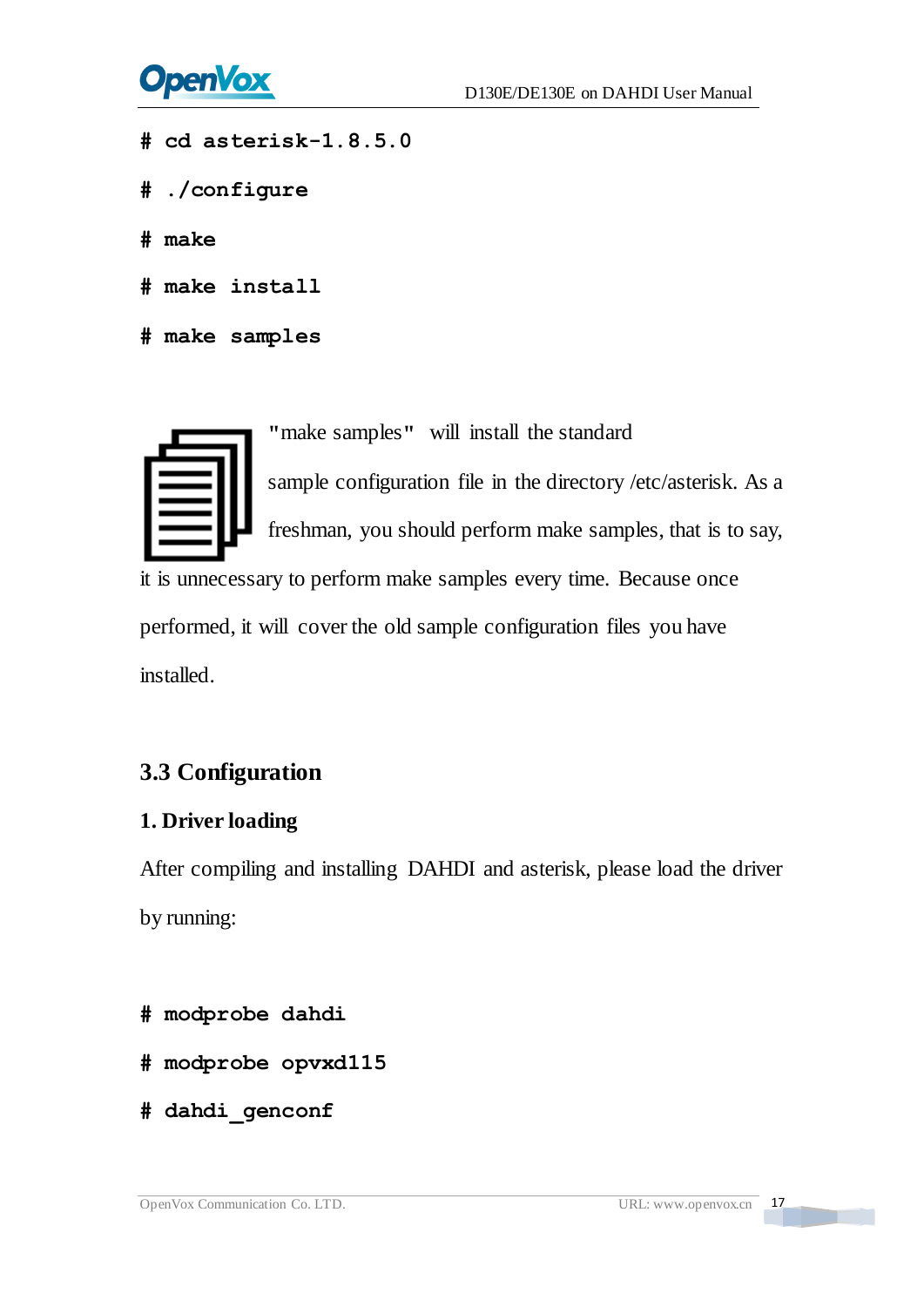# **OpenVox**

If there is any error, please trace the cause. Until all errors are clear up, you could execute **"**dahdi\_genconf**"** again, and then go to the next step. By running **"**dahdi\_genconf**"**, it will generate /etc/dahdi/system.conf and etc/asterisk/dahdi-channels.conf automatically. Checking whether the generated files information agrees with your hardware setup, if not, you should modify to your specific requirements. Do not forget to confirm dahdi-channels.conf is included in chan\_dahdi.conf, if not, run command:

#### **# echo "#include dahdi-channels.conf" >>**

#### **/etc/asterisk/chan\_dahdi.conf**

A part of system.conf which is one of the basic channel configuration files is displayed.

```
# Span 1: D115/D130/0/1 "D115/D130 (E1|T1) Card 0 Span 1" (MASTER) span=1,1,0,ccs,hdb3,crc4 # termtype: te bchan=1-15,17-31 dchan=16 #echocanceller=mg2,1-15,17-31 # Global data loadzone = us defaultzone = us
```
**Figure 4 A part of system.conf**

### **2. Country mode modification**

18

**TEXT**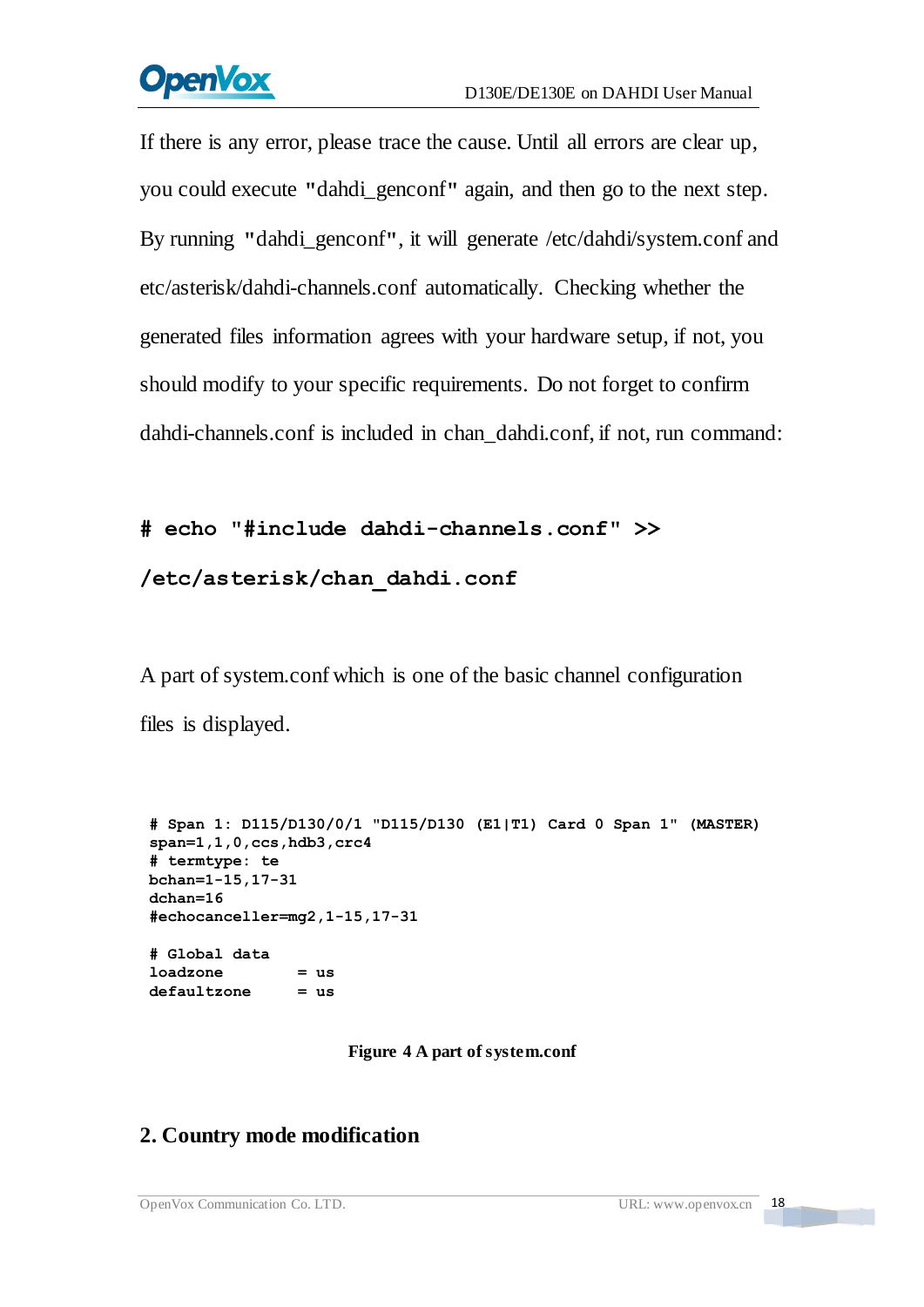

In order to match your country pattern, you need to change parameters loadzone and defaultzone to your country. For example, your system is in CHINA, you would like them change to:

```
loadzone = cn
```

```
defaultzone = cn
```

Some zonedata is available in the file

.. /dahdi-XX/tools/zonedata.c, you can refer to it to match your country mode. Meanwhile, you also need to modify another parameter which is in file

/etc/asterisk/indications.conf.

```
country=cn
```
A part of file /etc/asterisk/dahdi-channels.conf is showed as below.

(Modification, if it is not agree with the hardware setup)

```
; Span 1: D115/D130/0/1 "D115/D130 (E1|T1) Card 0 Span 1" (MASTER) group=0,11 context=from-pstn switchtype = euroisdn signalling = pri_cpe channel => 1-15,17-31 context = default group = 63
```
**Figure 5 A part of dahdi-channels.conf**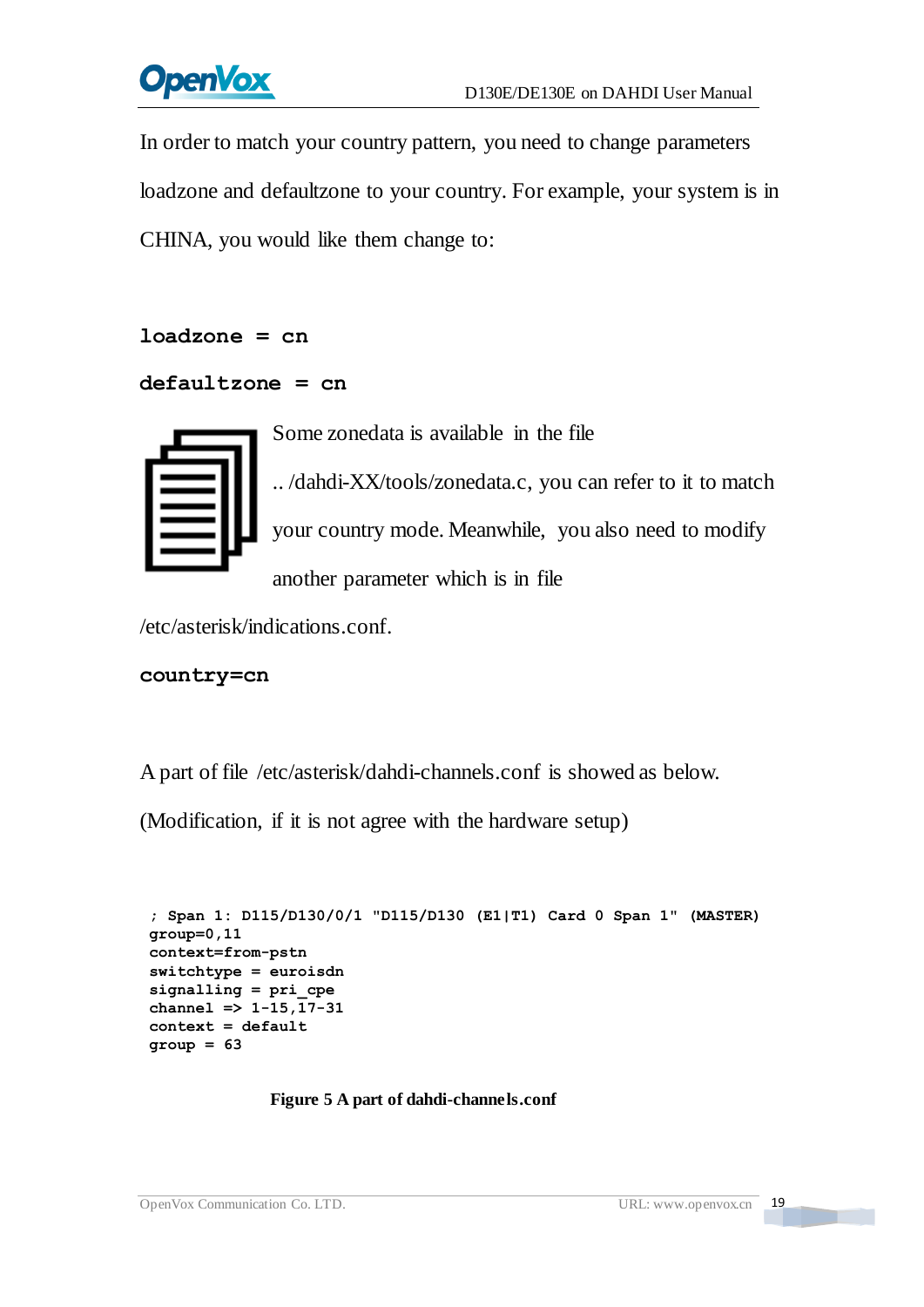

After modifying the country mode, please execute the following command:

#### **# dahdi\_cfg –vvvvvv**

The command is used for reading and loading parameters in the configuration file system.conf and writing to the hardware. A part of outputs are showed in the following figure.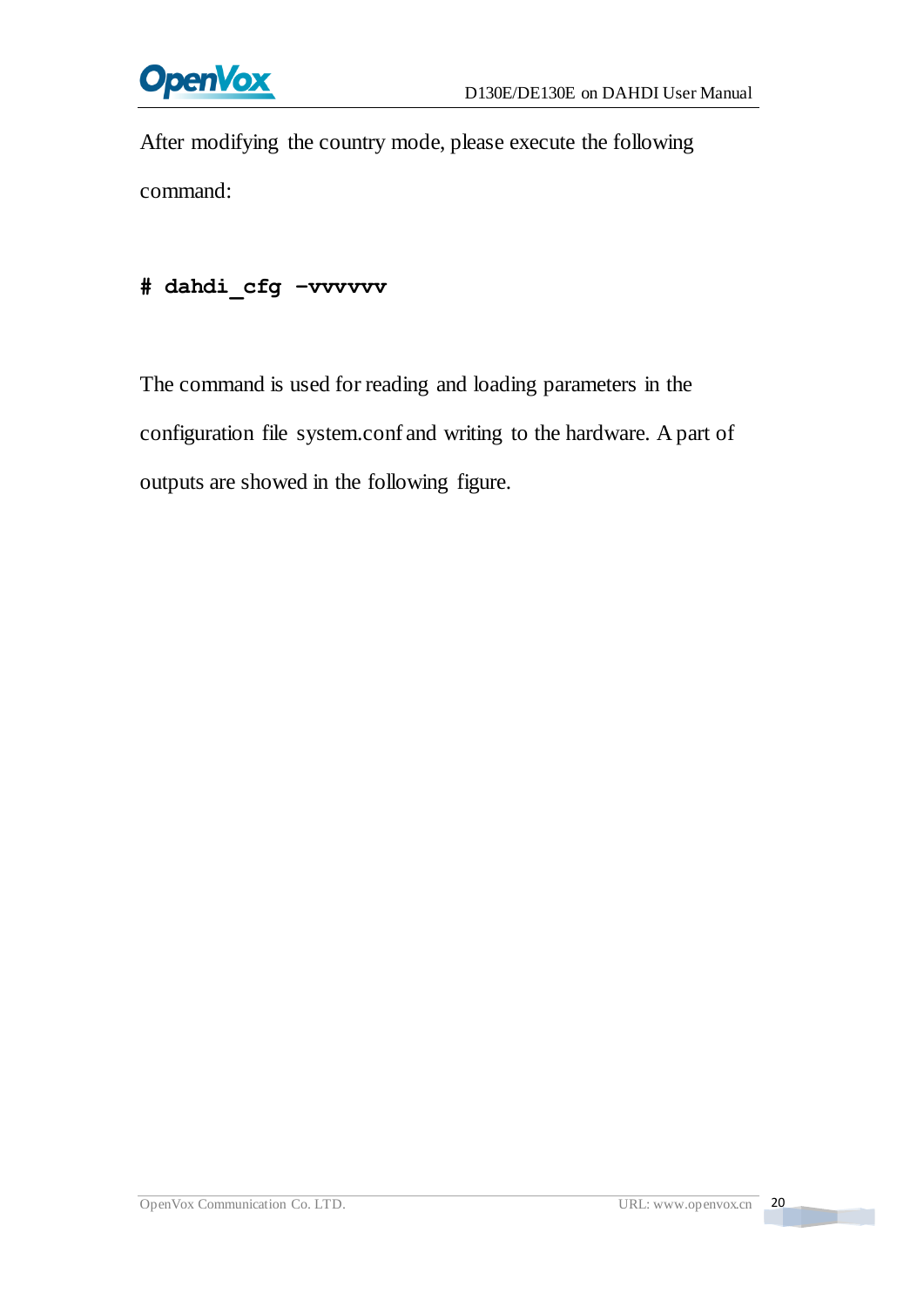

[root8lood.hoot] - j4 dahal cfg = v<br>
[root8lood.hoot] - 7.6.1<br>
DAMDI Tools Version - 2.6.1<br>
CROM Tools Version - 2.6.1<br>
CROM Canceller (8):<br>
CROM Canceller (8):<br>
CROM 2011<br>
2011 - CRO/IDB3 Build-out: 0 db (C8U)/0-133 feet

#### **3. Asterisk initiation**

#### **# asterisk –vvvvvvvgc**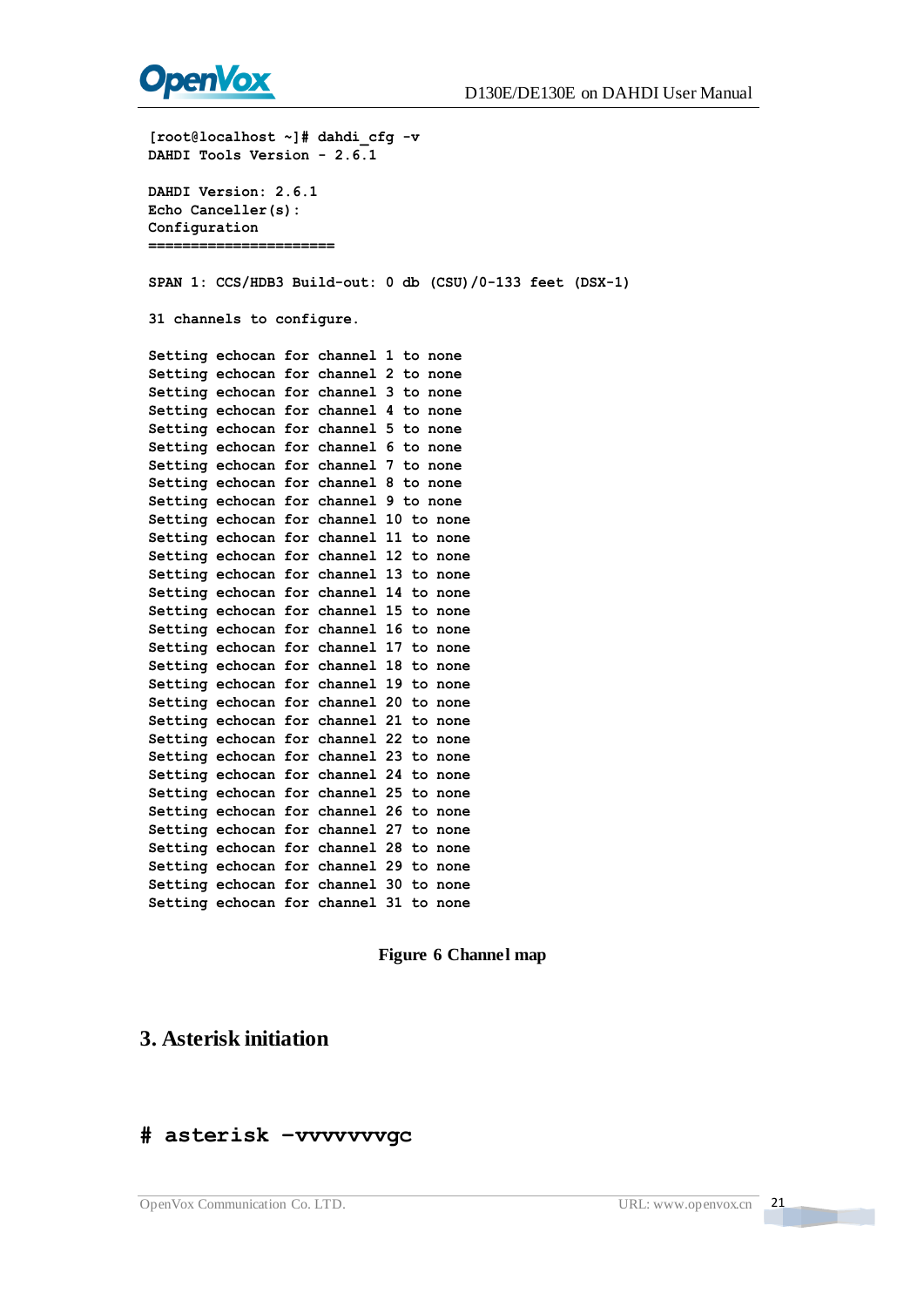If asterisk is already activate, run **"**asterisk –r**"** instead. In the CLI, please

run the following command:

| 1              | from-pstn | default | In Service |
|----------------|-----------|---------|------------|
| $\overline{2}$ | from-pstn | default | In Service |
| 3              | from-pstn | default | In Service |
| 4              | from-pstn | default | In Service |
| 5              | from-pstn | default | In Service |
| 6              | from-pstn | default | In Service |
| 7              | from-pstn | default | In Service |
| 8              | from-pstn | default | In Service |
| 9              | from-pstn | default | In Service |
| 10             | from-pstn | default | In Service |
| 11             | from-pstn | default | In Service |
| 12             | from-pstn | default | In Service |
| 13             | from-pstn | default | In Service |
| 14             | from-pstn | default | In Service |
| 15             | from-pstn | default | In Service |
| 17             | from-pstn | default | In Service |
| 18             | from-pstn | default | In Service |
| 19             | from-pstn | default | In Service |
| 20             | from-pstn | default | In Service |
| 21             | from-pstn | default | In Service |
| 22             | from-pstn | default | In Service |
| 23             | from-pstn | default | In Service |
| 24             | from-pstn | default | In Service |
| 25             | from-pstn | default | In Service |
| 26             | from-pstn | default | In Service |
| 27             | from-pstn | default | In Service |
| 28             | from-pstn | default | In Service |
| 29             | from-pstn | default | In Service |
| 30             | from-pstn | default | In Service |
| 31             | from-pstn | default | In Service |

#### **localhost\*CLI> dahdi show channels**

#### **Figure 7 channels show**

If dahdi channels are found, it means they have been loaded into asterisk. You are going to edit dialplan by your requirements.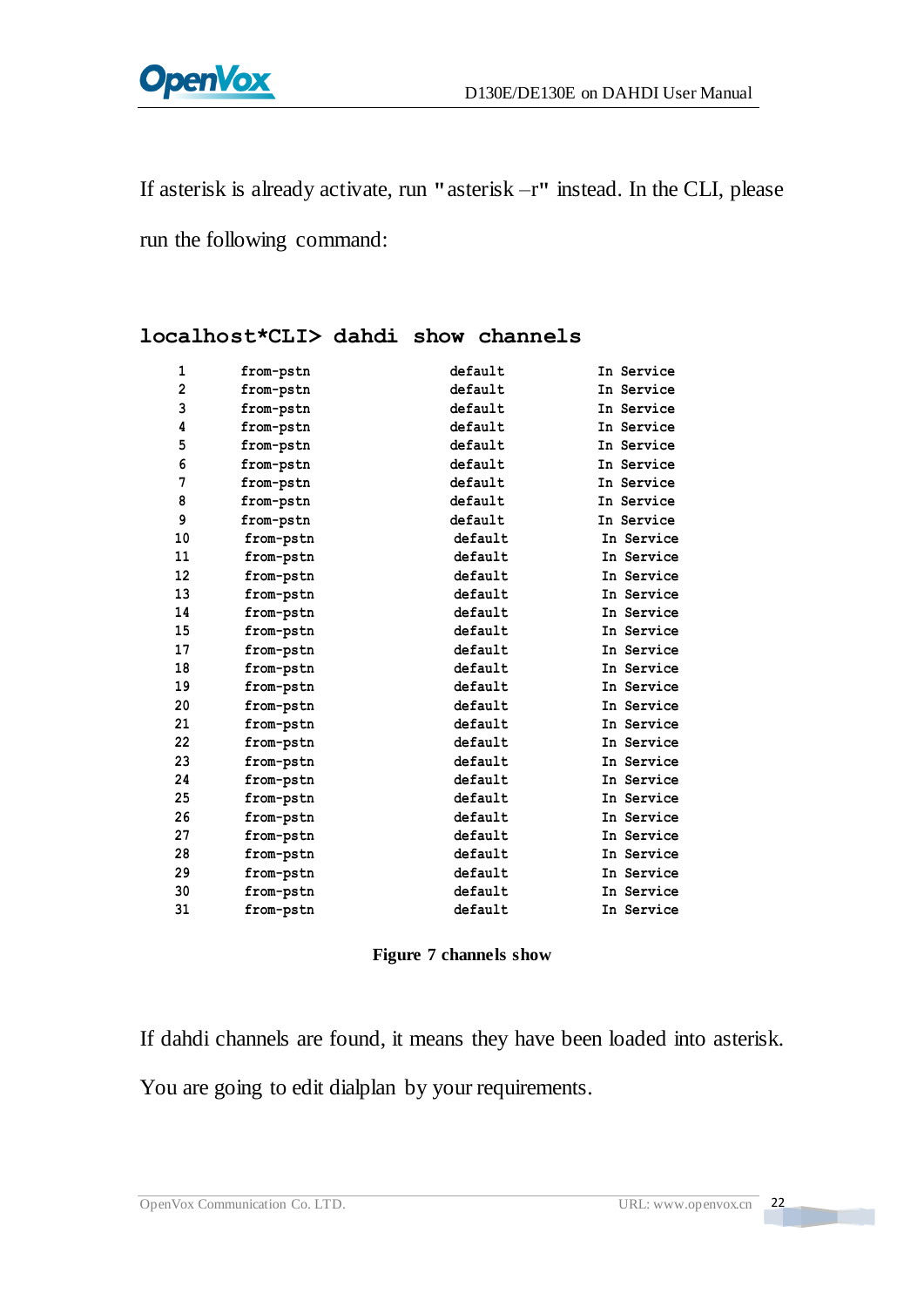#### **4. Dialplan edit**

Users must make sure that the context **"**from-pstn**"** and **"**from-internal**"**

are in extensions.conf, here a simple example is given:

#### **# vim /etc/asterisk/extensions.conf**

```
[from-pstn] exten => s,1,Answer() // answer the inbound call exten => s,n,Playback(cc_welcome) //please message ext{er} \Rightarrow \textrm{s}, \textrm{n}, \texttt{Hangup} ()
[from-internal] exten => _X.,1,Dial(dahdi/g0/${EXTEN}) \overline{\text{exten}} = \sum_{x, n, \text{Hangup}}
```
#### **Figure 8 dial plan**

#### **Additional function**

Users should run command **"**cat /proc/interrupts**"** to check DE130E has independent interrupt. If it shares interrupt with other device, it may cause some problems even cannot work normally. While DE130E allows users to modify interrupt pin during firmware upgrade for avoiding conflict. Or you can see if the EC module is working as follows:

```
# dmesg | grep VPM
```
**[root@localhost ~]# dmesg | grep VPM VPM450: echo cancellation for 32 channels opvxd115 0000:20:00.0: VPM450: hardware DTMF disabled. opvxd115 0000:20:00.0: VPM450: Present and operational servicing 1 span(s)**

**Figure 9 EC module show**

**The Contract**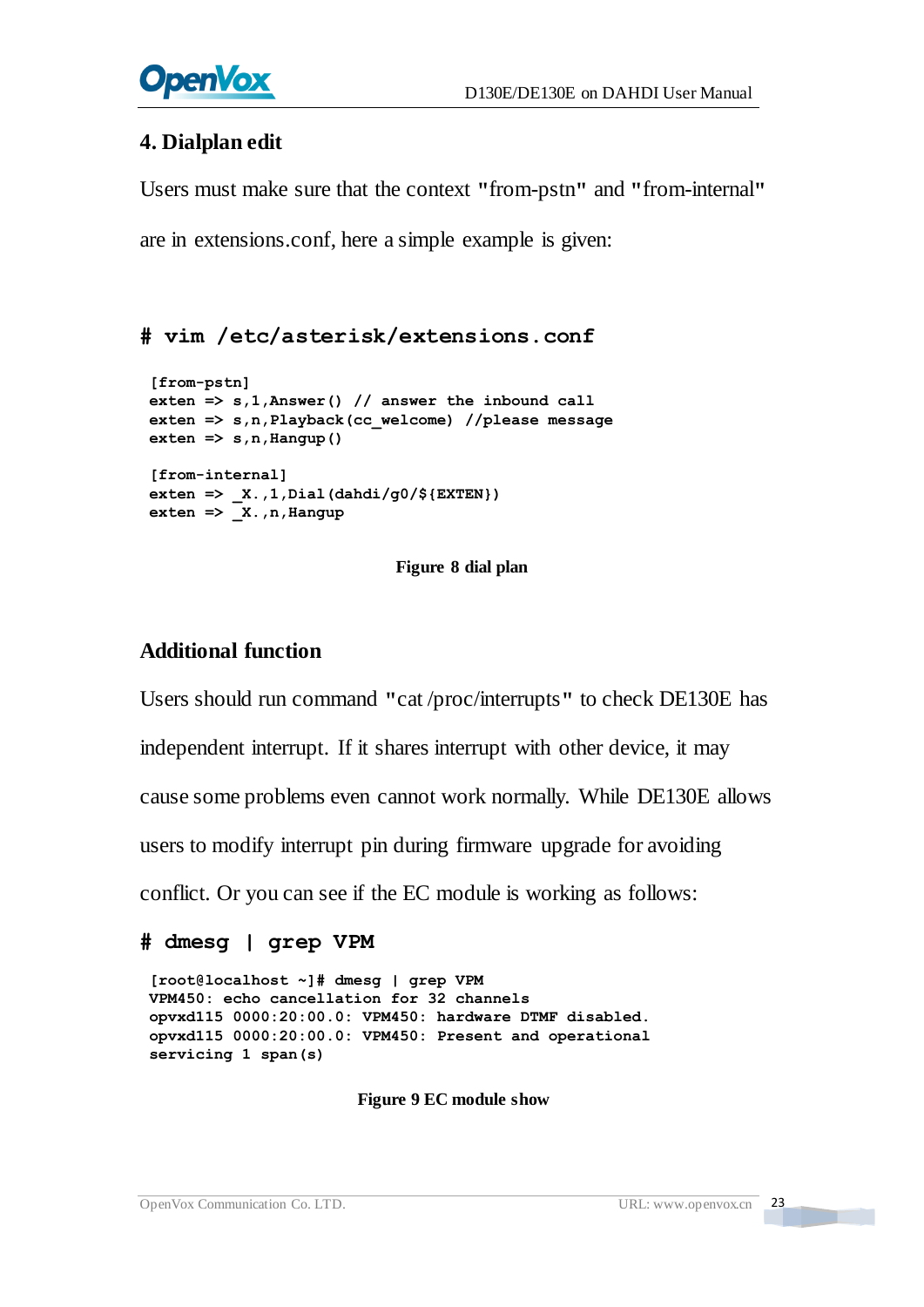

# <span id="page-24-0"></span>**Chapter 4 Reference**

[www.openvox.cn](http://www.openvox.cn/) [www.digium.com](http://www.digium.com/) [www.asterisk.org](http://www.asterisk.org/) [www.voip-info.org](http://www.voip-info.org/) [www.asteriskguru.com](http://www.asteriskguru.com/)

#### **Tips**

Any questions during installation, please consult in our forum or look up for answers from the following websites:

**[Forum](http://bbs.openvox.cn/)**

**[Wiki](http://wiki.openvox.cn/index.php/%E9%A6%96%E9%A1%B5)**